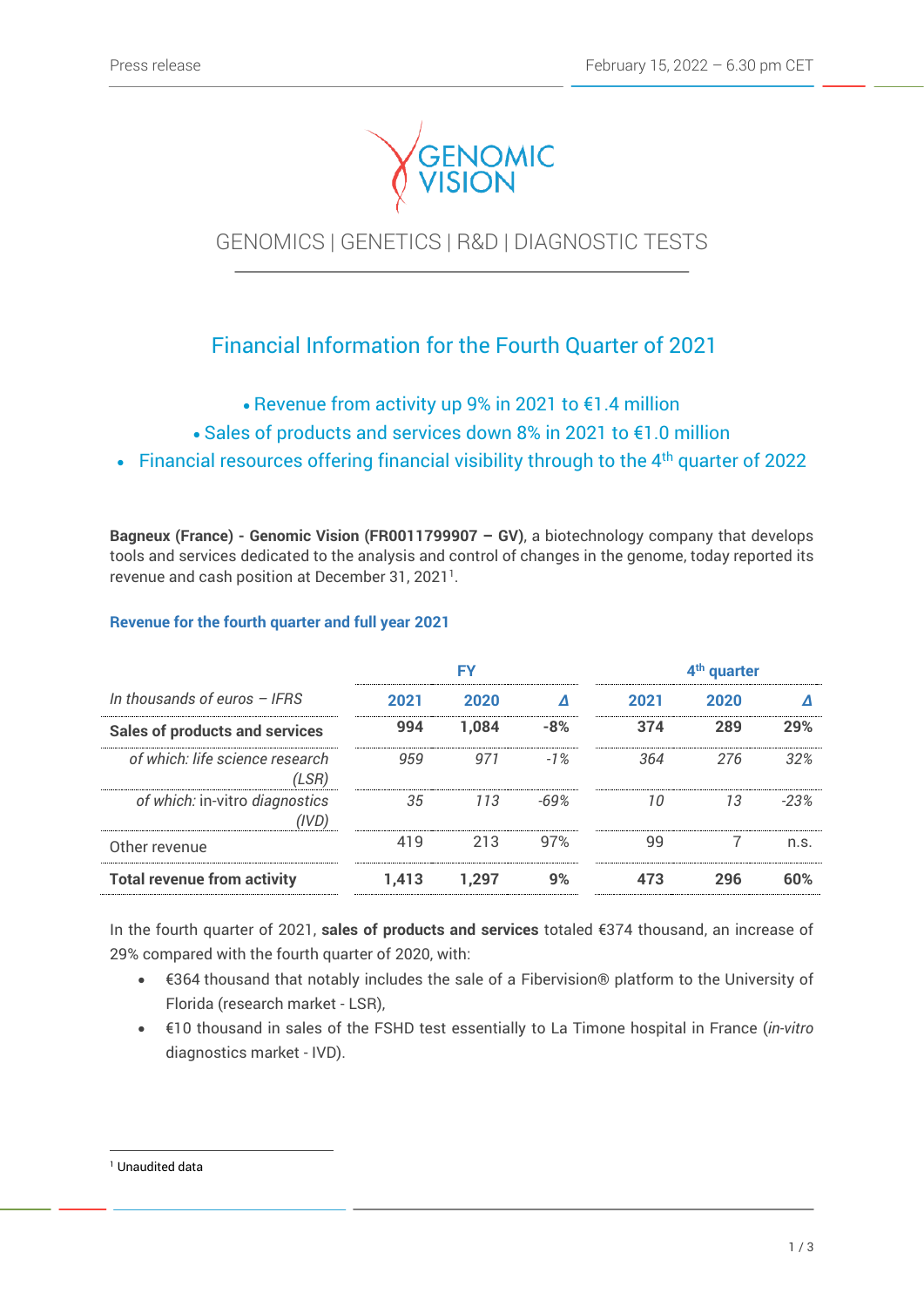**Total revenue from activity** totaled €473 thousand in the fourth quarter of 2021, versus €296 thousand in the fourth quarter of 2020, an increase of 60%.

**Total revenue from activity** was €1,413 thousand over the year to December 31, 2021, up 9% compared with the year to December 31, 2020, and consisted of:

- **sales of products and services** of €994 thousand in 2021, down 8% compared with 2020, each of the two financial years including the sale of one platform,
- **other revenue** of €419 thousand over the year to December 31, 2021, corresponding to Research Tax Credit whose increase was a direct result of the Company's refocus on its Research and Development activities in 2021.

## **Financial structure**

At December 31, 2021, Genomic Vision had cash and cash equivalents of €2.3 million. The Company estimates that its available cash will enable it to finance its activities until May 2022, with the additional cash required to enable it to continue its activities over the coming 12 months estimated at €5 million.

In order to cover its working capital requirements, the Company put in place a financing line with Winance via the signing, on June 11, 2020, of an OCABSA (convertible notes with warrants) issuance contract. This contract provides for the issuance, to the benefit of Winance, of a number of €1 million tranches of OCABSA representing a maximum total bond issue of €12 million over a 24-month period.

The Company thus has a remaining balance of €6 million on this financing line, in accordance with the characteristics indicated in the Prospectus granted visa number 21-028 by the AMF French stock market authority on February 9, 2021 and under the contractual and legal conditions.

Based on updated sales growth and Research & Development, Sales & Marketing and General & Administrative spending hypotheses, and on associated working capital requirement assumptions, Genomic Vision will have the necessary resources to continue its development through to the final quarter of 2022.

The investment and growth financing requirements are based on the following key strategic priorities:

- acceleration in the launch of high value-added applications onto the market;
- improvement in the performances and design of new products to enhance the sales offer;
- rapid strengthening of the teams, notably R&D and Sales teams, by recruiting talented new staff.

#### **Next financial communication\***

• Full year results 2021: Thursday, April 21, 2022

*\* Indicative date, subject to change. Publication will take place after the close of the Euronext market.*